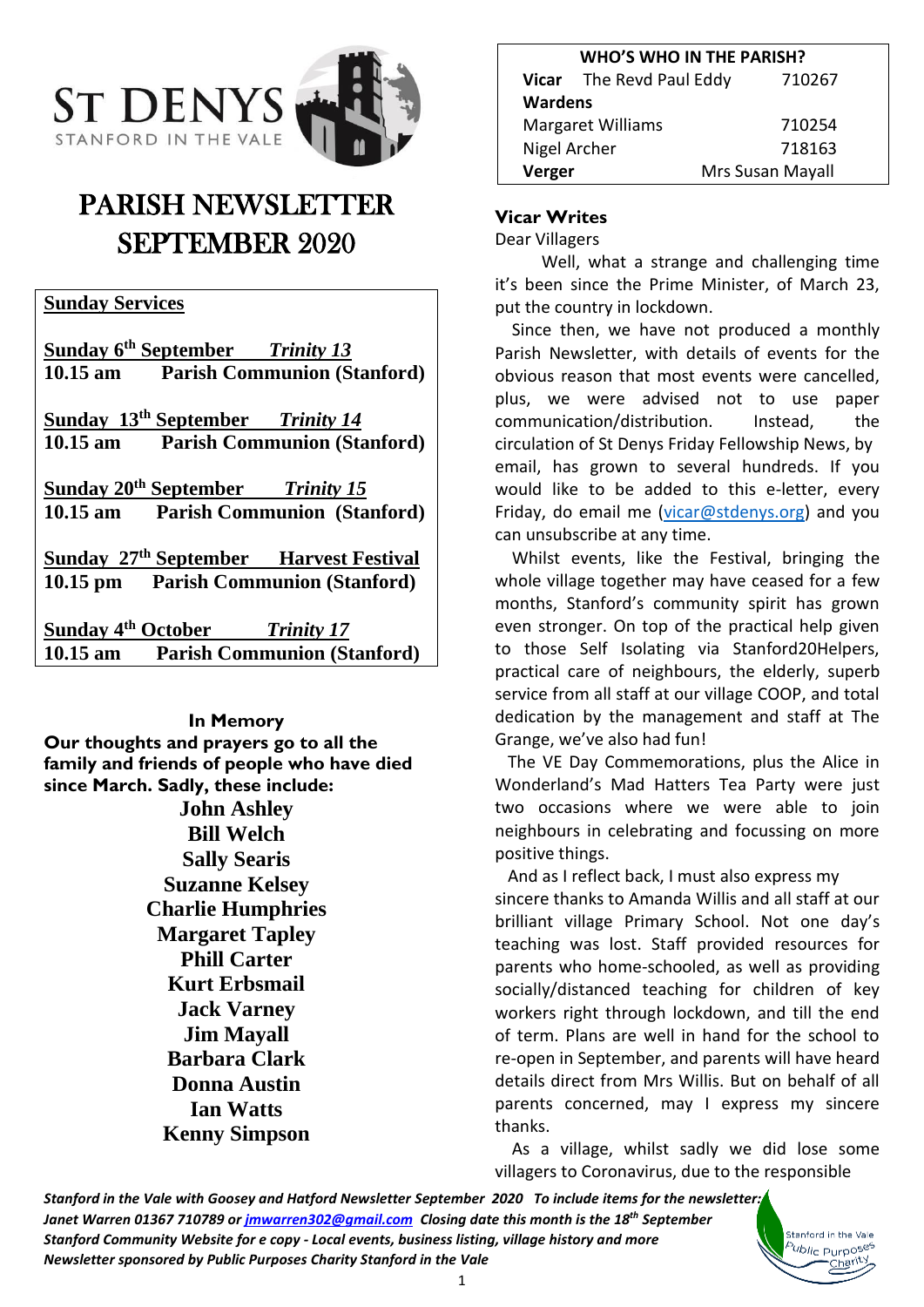way in which the whole village behaved, the infection spread rate locally was very low, I'm advised. But I am all too well aware that behind closed doors, Covid-19 has taken its toll.

 I know a number of villagers have been made redundant. So, I have pulled together a small team of villagers with experience in helping people write CVs and prepare for interviews. If you would like confidential, free help, please let me know.

 Covid has also created a huge amount of stress and anxiety and I know a number of villagers are struggling with their mental health. I am in touch with our local GPs, our MP, and have also written to the Minister for Mental Health to try to ensure the extra funds for mental health reach rural areas like ours, as I know CAMHS waiting list is huge, and GPs are struggling to refer people quickly for expert assessment and help.

 Lockdown has also created tensions within relationships - as is natural when people are locked in together, without an end in sight and anxiety levels high. I know from my pastoral contact that some couples have found this time extremely hard, and it has put added pressure on their relationship. I am always available to all parishioners to offer a confidential, nonjudgemental listening ear, and I am known for helping couples whose relationships are under pressure. I can provide resources and help if requested.

 After careful Risk Assessment, and following strictly Government and Church of England Guidance, St Denys Church shall be open again for Public Worship, each Sunday, at 10.15am from September 6.

 On arrival In church, worshippers will be asked to register, use antibacterial gel, use a one-way system to a seat (2m apart). At present, singing is not allowed under Government Guidelines, and Holy Communion, when offered, shall be in one/kind, just the wafer. At the end of the service, worshippers will be asked, in sections, to depart via the small door at the top left side of the Chancel - maintaining a 'one way in', and 'one way out' system. Whilst the church shall be cleaned, we will not hold another event in church within 72 hours, thereby complying with Government advice.

 Finally, until we have conducted worship under this new system for several weeks, funerals

offered will continue to be at the Crematorium or, a Graveside Funeral. Please seek current advice as to numbers allowed to gather in a Crematorium, or churchyard, as these are open to change. All families who have lost a loved one since March, but were unable to hold a public funeral, will be offered an opportunity to hold a Memorial Service in St Denys Church once we are able to gather large numbers again.

 St George Church, Hatford, and All Saints Church, Goosey shall remain closed for the foreseeable future as it is not possible to maintain social distancing in these small chapels.

 Baptisms are currently on 'temporary hold' until we have been through our usual Sunday worship for a few weeks, and if you wish to hold a wedding at St Denys, we are happy to take bookings for 2021/22. Should Government orders mean we cannot host your wedding on the date arranged, we will simply transfer your wedding date and deposit/payment so that you do not lose any money! Couples wishing to consider Hatford or Goosey chapels for weddings are encouraged to call me for a chat. Logistics in these two chapels, under current Guidelines, are difficult and St Denys will be held in reserve.

 I was reminded recently that St Denys Church has seen through the Black Death, Civil Wars, the first and second World Wars and now Covid - and it stands firm. So has God's love for His people and his ongoing desire to have a daily relationship with Him.

 From September, our 10.15am Service will also be broadcast via the St Denys Facebook page and YouTube channel. From the anonymity of your own home, you may wish to watch and join in. And if you wish to join one of the new Zoom

groups that will gather for one hour, each week, to discuss my weekly sermon/talk, you'd be very welcome to join in that as well.

 My prayers and best wishes as we move into Autumn, and yet another season of life.

Yours Paul Revd Paul Eddy Vicar

#### **Stanford 20 Helpers**

A huge thank you from everyone in the village to all the people who volunteered to help in the **STANFORD 20 HELPERS GROUP** over the past months. Your help and support has been invaluable and greatly appreciated There are plans

> Stanford in the Vale <sup>b</sup>ublic Purpo<sup>ses</sup> Charity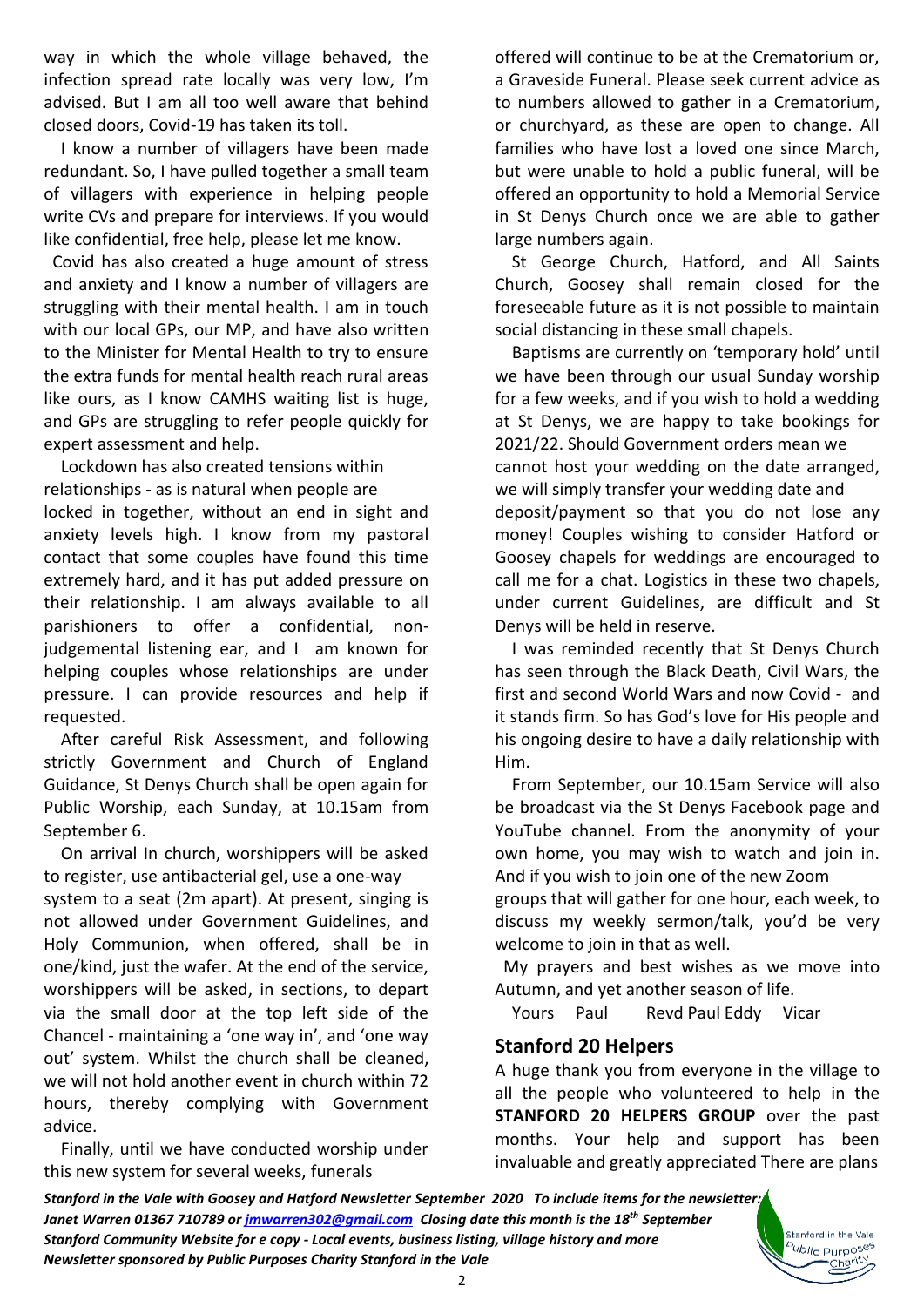to have a 'Thank You Event' when the situation improves, and large groups of people will be allowed to gather  $-$  although no idea when this will be. Not till 2021 I should think.

 Moving forward many of the volunteers would like to still belong to a network where should any villager need help and unable to get out, especially due to a second wave or local lockdown, people could be contacted and help out.

Collection of prescriptions is also under review. Ray Collins group from Wantage will be stopping deliveries to Stanford at the end of August. VWHMC resumed prescription collections deliveries to the Co-op on Monday 24<sup>th</sup> August with priority to the over 65's.

To this end from September  $1<sup>st</sup>$  the name of this group will be **SITV HELPERS** and the contact e mail address is sityhelp@gmail.com – phone number 07710760894 or 07891013114. Should you need any sort of help please do not hesitate to contact, preferably by e mail, then a helper can be found. Also contact, if you are happy to join this group and be on hand should help be needed.

Very many thanks to all again Claire, Karin and Janet

# **THANKS**

## **Bill Welch**

Thank you very much to all friends and neighbours who kindly sent such lovely cards and messages in memory of Bill, who sadly died in March. Di, Mike and Steph

# **Sally Searis**

Geoff and family would like to thank friends and neighbours for their cards and kind thoughts following the sad loss of Sally in April.

Many thanks Geoff

# **Jim Mayall**

Sue and family would like to thank everyone for the many messages of condolence received after Jim's death in May. We were sincerely moved by the many people who came out for Jim's final journey from home, and the prayers, love and support received from our amazing Church family.

# **PPC News**

PPC has been supporting organisations in Stanford in the Vale for over 20 years and through prudent management of our



resources, we are currently in a position to broaden our normal grant constraints during this time of enormous strain on our Community.

We have been happy to grant extra support funding to the Pre-School and the Primary School and we are in discussion with other groups. More information about our Covid support is available on the website:

#### [http://ppcstanford.org/projects](http://ppcstanford.org/projects/)

The Trustees have kept a great 'business as usual' attitude and we kept one end of the Village in touch with the other via Space – well, via Zoom! We have provided some guidelines for those using the allotments and with the easing of restrictions we will be undertaking the usual spring tasks and hope that those who have not been able to tend their allotments during lockdown will now be able to visit again.

Stay safe and we look forward to life gradually returning to some semblance of normal.

#### **FARINGDON & DISTRICT U3A – THURSDAY 10TH SEPTEMBER '20**

All U3A meetings are currently carried out by Zoom as a result of the corona virus.

#### **Thursday 10th September at 2.30pm Speaker Ian Keable will talk about "The Art of Trickery - How magicians are seen in paintings".**

This Zoom talk shows how magicians have appeared in art throughout the centuries, whether in paintings, satirical prints or cartoons. The 18th and 19<sup>th</sup> centuries saw a proliferation in engravings and lithographs showing the magicians both indoors and on the streets. Cartoonists and satirists delighted in linking politicians with skulduggery with images of them featuring the Three Card Trick, vanishing illusions or pulling a Rabbit out of a Hat. In addition, to bring the illustrations alive, Ian , a magician, will perform some of the tricks depicted which should be very interesting.

Zoom details will be sent to all members. Members could also consult the U3A website: https://faringdondistrictu3a.com/.

> Stanford in the Vale b<sub>ublic</sub> <sub>Purposes</sub> Charity